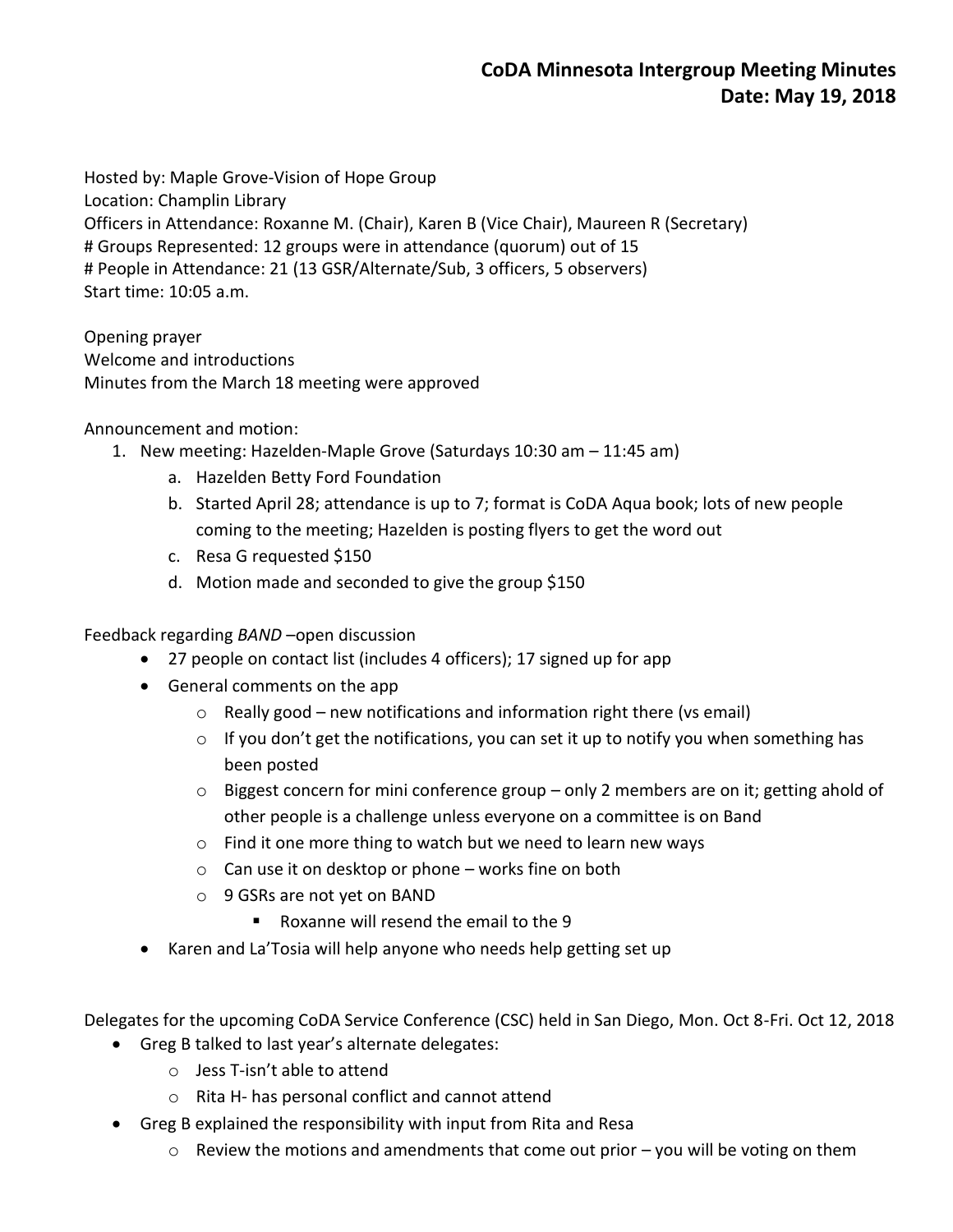- o Orientation is on Monday; Conference work runs from Tuesday-Thursday and half a day Friday
- o You learn more about CoDA; meet people from all over who are in recovery
- o We have money to help with expenses (we have two TRO \$1,000 allotments to provide and additional funds up to \$1000 out of our MinnCoDA account are available)
- o The conference portion is totally business; the convention, with speakers and workshops, is held on the weekend
- o High learning curve; a lot of information; 8 am to 6 pm
- o Resa will be there with a subcommittee (Meeting in Print)
- Kyna is willing to go and make the time commitment as the delegate; Greg is willing to go as the alternate
- Motion to accept Kyna as delegate passed
- Motion to accept Greg as alternate delegate passed

Work group progress reports:

- 1. Bylaws
	- a. Greg B reported on the bylaws
	- b. Handed out a draft of bylaws
	- c. Review it before the next meeting and provide comments and send the comments to Greg before the picnic.
	- d. Document will be posted to BAND.
- 2. Mini-conference
	- a. October 6; 9am-3pm with a lunch
	- b. Theme: Foundation of the 12 steps (Steps 1-3);
		- i. One main speaker; 4 breakouts
		- ii. Hoping for 40 or more people
		- iii. Set registration fee is being discussed
	- c. Looking for speakers
	- d. Are looking into locations (NE Community Center is a contender great facility and good parking)
- 3. Fun Events

Picnic July 21 (flyer is on BAND)

- a. Donation list per each group will be potluck
	- i. GSRs should pass it around at their groups
- b. Also have Intergroup sign-up sheet
- c. Would like to have CoDA literature there
- d. 10-11 intergroup meeting; 11:30-1 eating and fellowship; 1-3 games
- e. Will occur even if it rains big shelter
- f. Budget request \$100 for supplies; rental already paid (\$130 for the shelter rental)
- g. Motion to give the social event committee \$100 approved